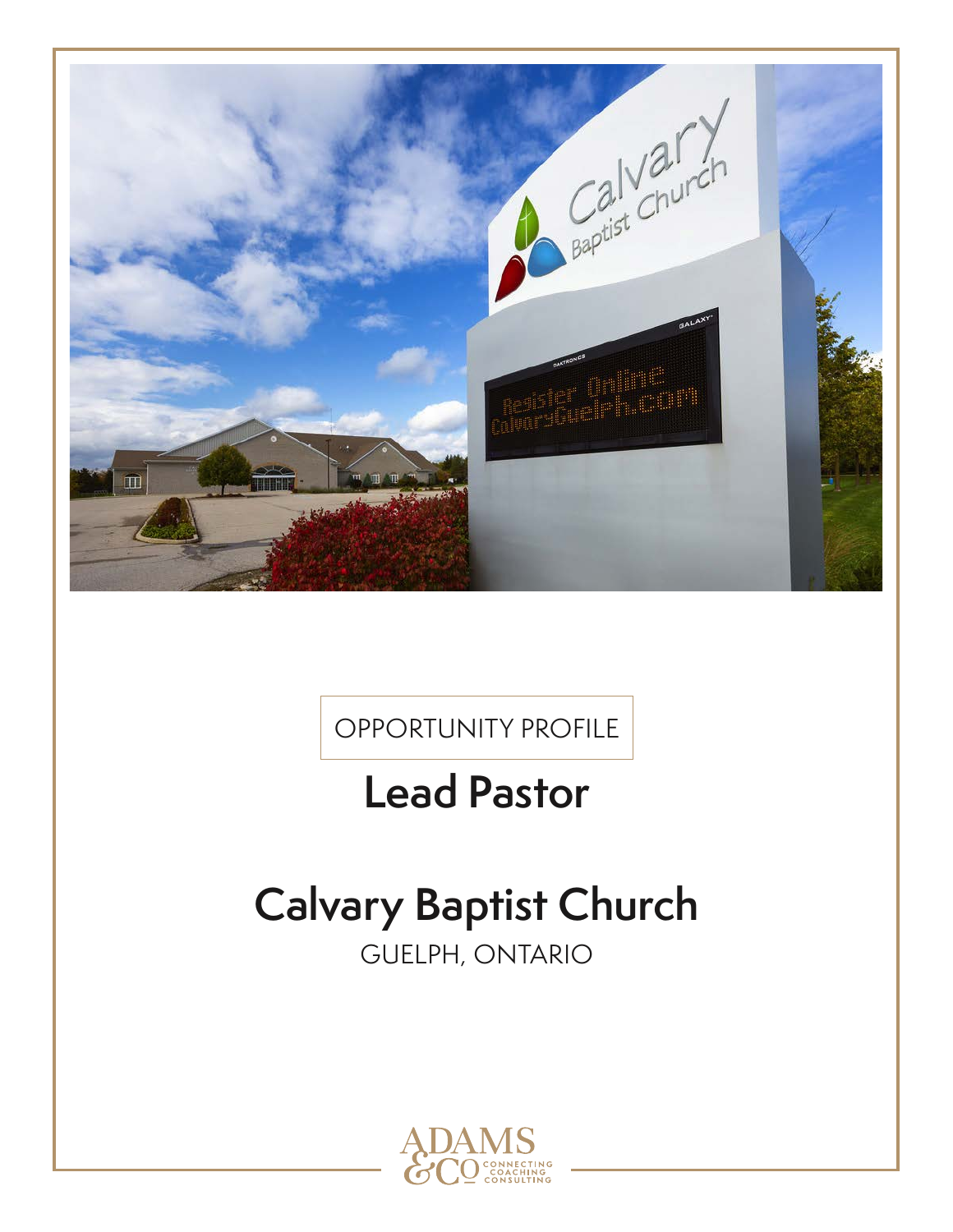Calvary Baptist Church in Guelph, Ontario is a vibrant church with a heart to reach the city of Guelph and beyond.

We are a multi-cultural church of approximately 400 people with both an English and Mandarin congregation.

Serving the Guelph community since 1934, Calvary has shared the love of Jesus in word and deed since its inception. We have a passion for reaching out into the community and making a real difference here in Guelph and beyond. With multiple partners in the community, in Ontario, and around the world, we continue to offer those around us faith, hope, and love.

We are also a multi-generational church with a desire to reach more young families and the next generation in our community. We are in proximity to the University of Guelph and are awaiting a new high school to be built next to our facility.

Calvary is seeking a Lead Pastor who will lead us in this grander vision of Kingdom building mission. The Lead Pastor will design and implement a new strategic journey and will work closely with the Elders and the Ministry Team to see that vision achieved.



 $\frac{A}{2}$  | 2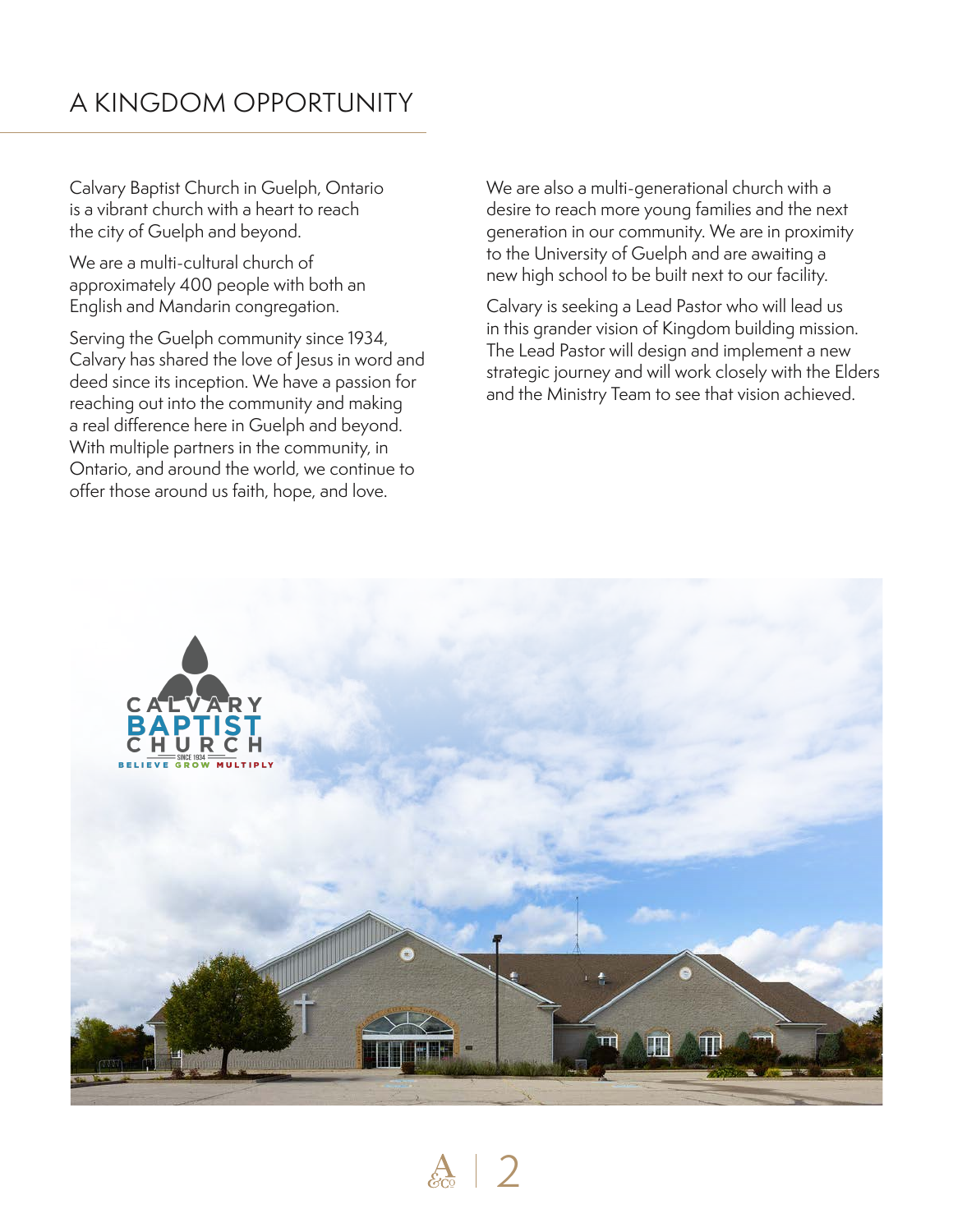## THIS IS CALVARY

#### **OUR PURPOSE**

We exist to glorify God by helping people take their next step toward Jesus.

**OUR VISION**

Everyone a Disciple

#### **OUR MISSION**

To be outward focused Christ followers who passionately pursue the Great Commission and the Great Commandment

#### **OUR MINISTRY APPROACH**

Believe. Grow. Multiply.

#### **OUR DISTINCTIVES**

We hold a high view of Scripture We celebrate multi-generational ministry We want to have global impact We value team leadership We encourage generosity We value deep community

We desire greater Kingdom impact in our community





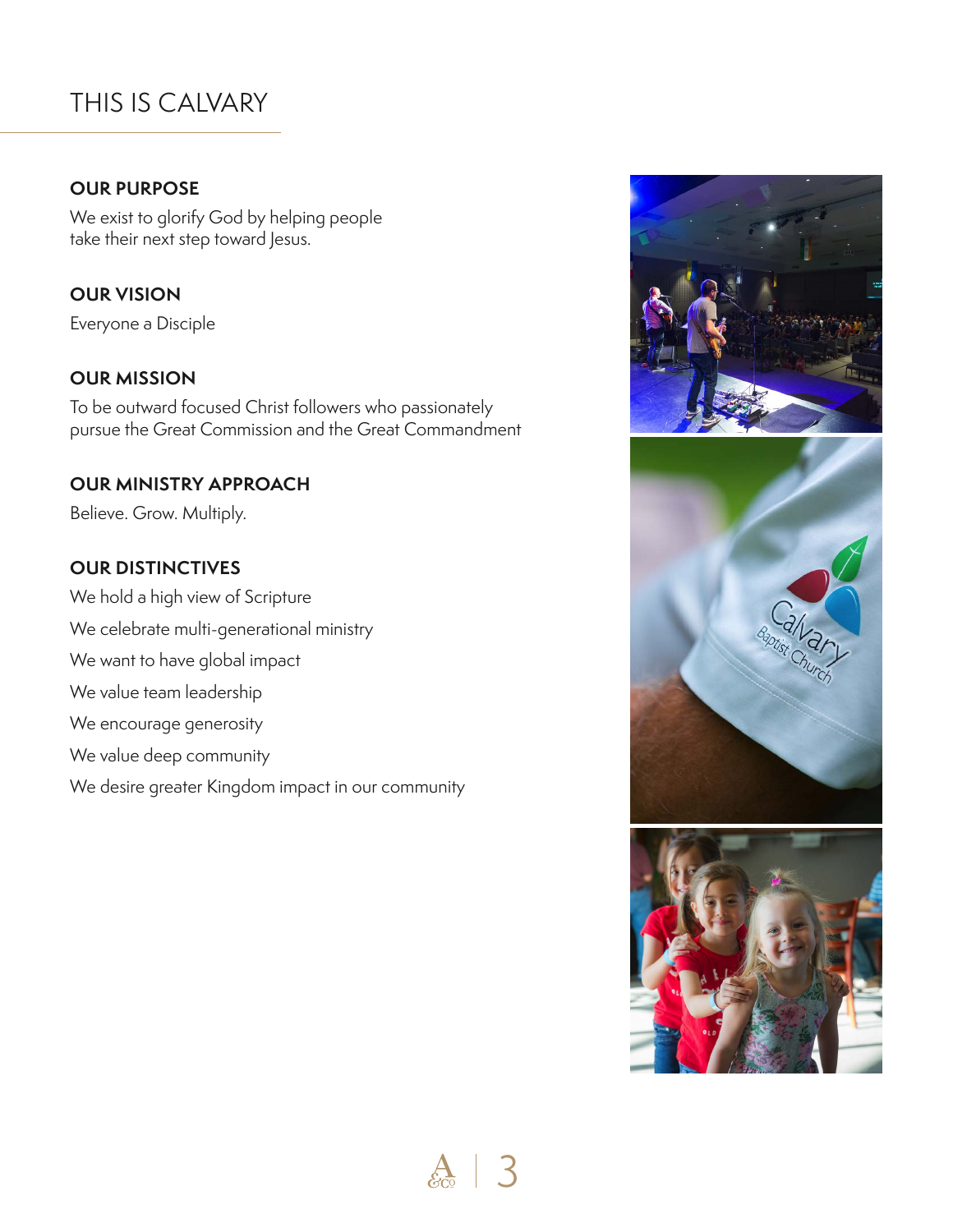## DOES THIS SOUND LIKE YOU?

#### **YOUR LEADERSHIP IS CHRIST CENTERED**

Your leadership approach flows out of an ever growing and deepening relationship with Christ and that is readily evident to those around you. Your faith journey has demonstrated ongoing kingdom fruit.

#### **YOU ARE AN INSPIRING AND RELEVANT BIBLE TEACHER**

You desire for the word of God to be proclaimed with power and strong application. You communicate in creative ways while maintaining the centrality of the biblical text for faith and practice.

#### **YOU DESIRE TO LEAD YOUR CHURCH IN STRATEGIC OUTREACH AND EVANGELISM**

You believe that ministry takes place both within the church and within the community. You are desirous to lead the church in reaching those far from God in the ever-growing new community around our church.

#### **YOU ARE LOOKING FOR A CHURCH YOU AND YOUR FAMILY CAN CALL HOME.**

You want to invest your life in a community with a lengthy tenure and journey with us through the seasons of our lives. You and your family desire to plant roots and be open to stay a minimum of 10 years in this church family.



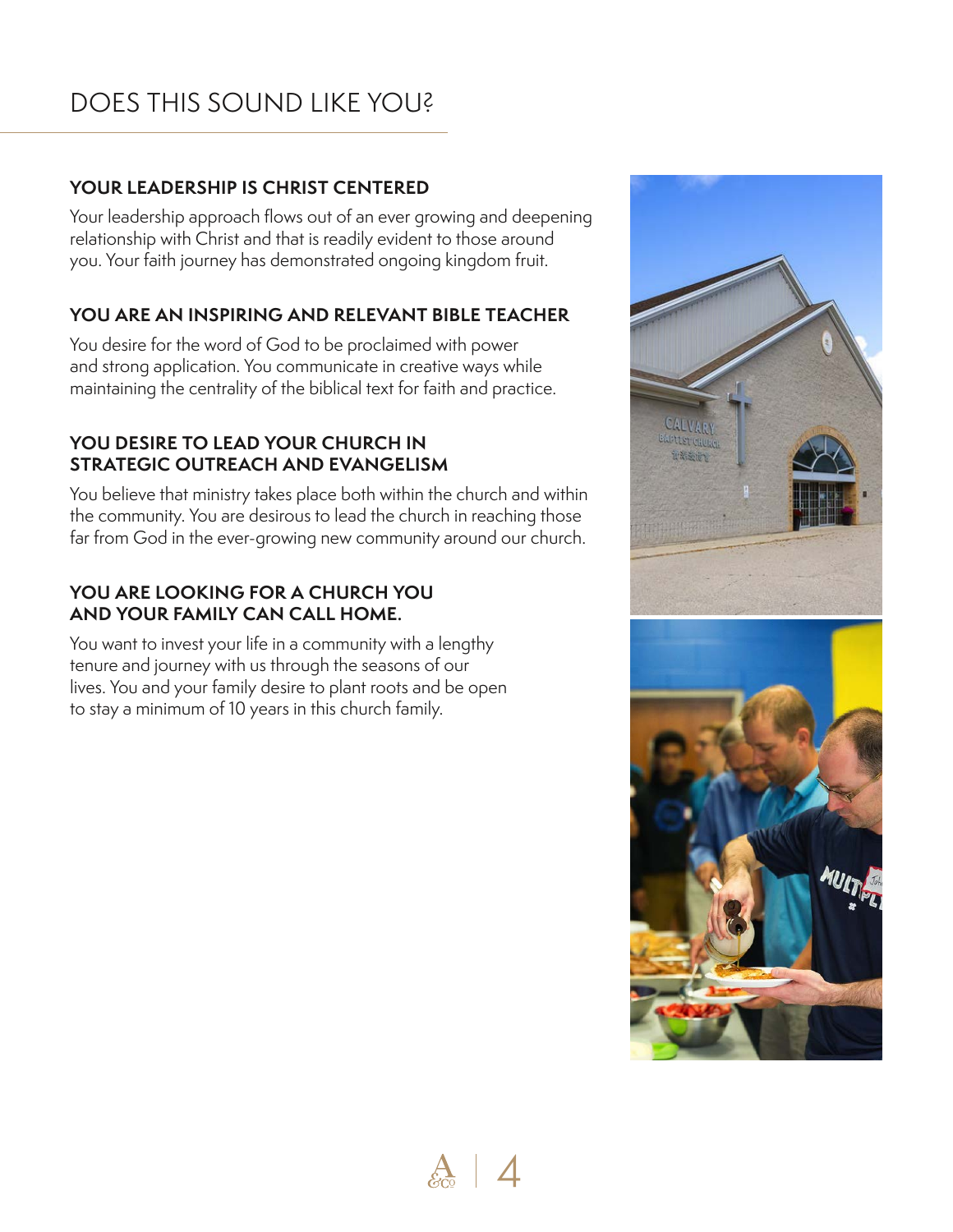## CORE RESPONSIBILITIES

The Lead Pastor of Calvary serves with the Elders Council in leading the church forward in visioning the future. He will oversee the community life and direction of our church. He will develop and give leadership to a strong and aligned staff team. He is the preaching and teaching voice for the church. Further he gives oversight to all ministries including children's and family, youth and young adult, adult ministries, and Calvary's global outreach.

#### **VISION AND STRATEGIC PLANNING**

- 1) With the Elders, craft and implement the next strategic plan and vision for Calvary Baptist Church.
- 2) Communicate to the congregation and encourage their commitment to a vibrant and fruitful future.
- 3) Encourage individuals to use their gifts and passions to see the future vision realized.

#### **PREACHING AND TEACHING MINISTRY**

- 1) Is the primary preaching voice with the expectation of preaching up to 40 Sundays a year. (English congregation only)
- 2) Holds a high view of scripture and exhorts the congregation of its efficacy in all areas of life and faith.
- 3) Works with the staff team in developing alignment in all teaching ministries to the statement of faith of Calvary and discerns the spiritual needs and areas that need to be addressed through the teaching ministries of Calvary.
- 4) Oversees the preaching calendar and any special emphasis that Calvary focuses on each year.

#### **PRAYER**

1) Demonstrates a life of prayer for the congregation and oversees the provision of opportunities and tools to develop the prayer ministry of Calvary corporately and individually

#### **WORSHIP**

1) Serves with the Pastor of Worship to oversee and plan all Sunday morning services and all elements contained therein.

#### **EVANGELISM AND OUTREACH**

- 1) Gives leadership to the evangelism ministries of Calvary. These may include Alpha, Camps and Community Outreach Events.
- 2) Embraces the opportunities provided by the pandemic and discerns the implementation and mobilization of our church to build bridges to those around us.
- 3) Works with the Pastor of Worship to leverage the opportunities created through online ministry
- 4) Serves with and supports the ministry of the Global Missions Team and encourages our congregation and individuals to an increasing impact as World Christians.

#### **CONGREGATIONAL CARE**

- 1) Ensures a robust and consistent culture of pastoral care. He will train and encourage congregational care through our staff and others.
- 2) Oversees congregational care at significant life moments such as marriage, baptism, baby dedications, funerals, hospitalization.
- 3) Ensures there is a system of adequate pastoral counselling for those needing ongoing and more intentional care.
- 4) Encourages ministry team leaders regularly and makes known ministry happenings to the broader congregation.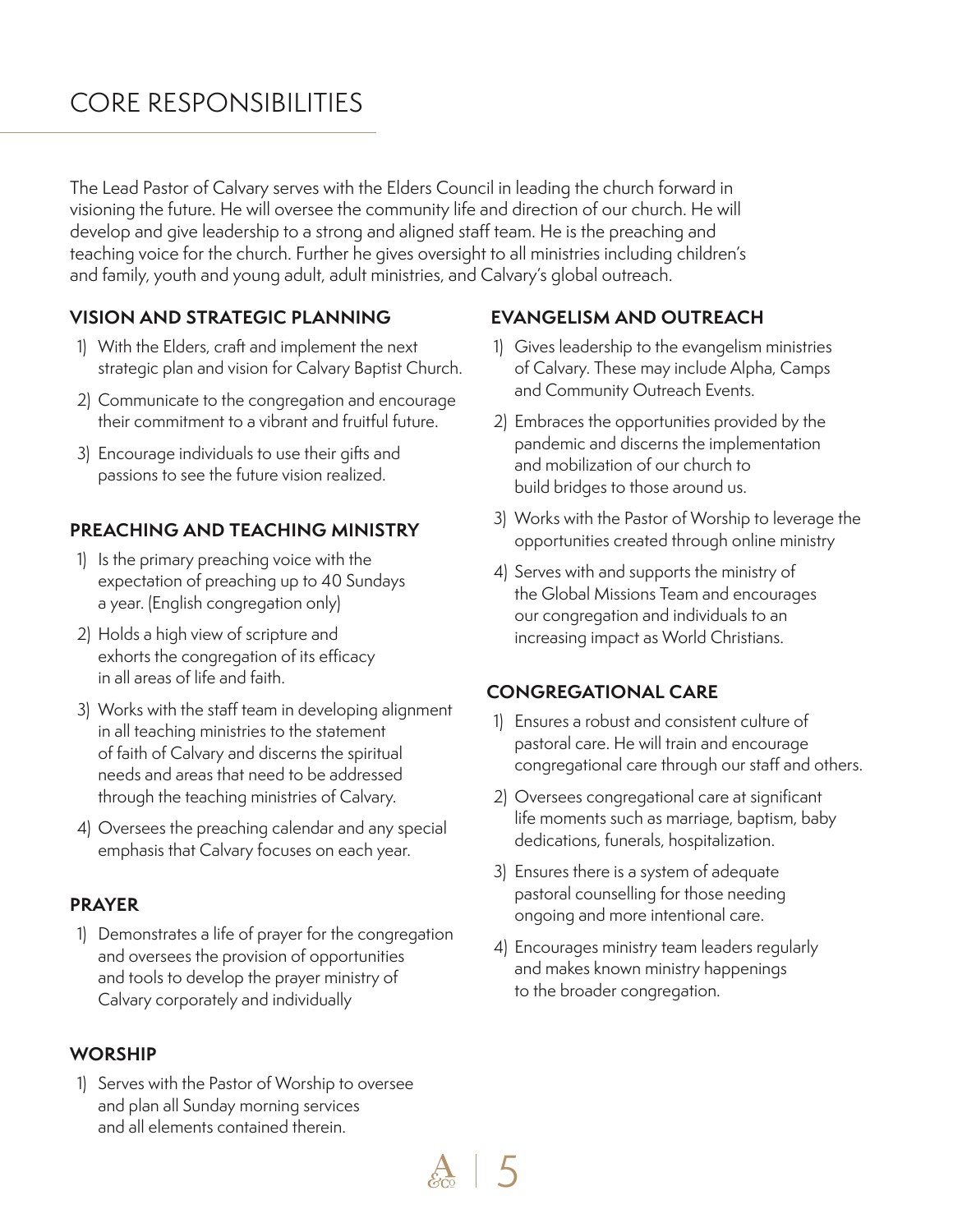## EXPECTATIONS AND OUTCOMES

You will move us forward in greater Kingdom impact through planning and implementation of a compelling vision.

You will have an active involvement in church life.

You will build a strong and cohesive staff ministry team.

You will be a strong communicator that exhorts and encourages our people and attracts others.

You will feel like both Calvary and our community is home.

### QUALIFICATIONS

- 1) An ever-deepening love for the Lord Jesus and His church
- 2) Master's degree -theological
- 3) You are a Canadian citizen
- 4) A minimum of 5 years lead pastor experience in a church of comparable size
- 5) Strong leadership, staff development and interpersonal skills
- 6) Ordained in the FEBC or a similar Evangelical tradition
- 7) A motivating and inspiring staff and volunteer team builder
- 8) A Spirit led and prayer centered ministry posture
- 9) A willingness to complete a Predictive Index and APEST Profile